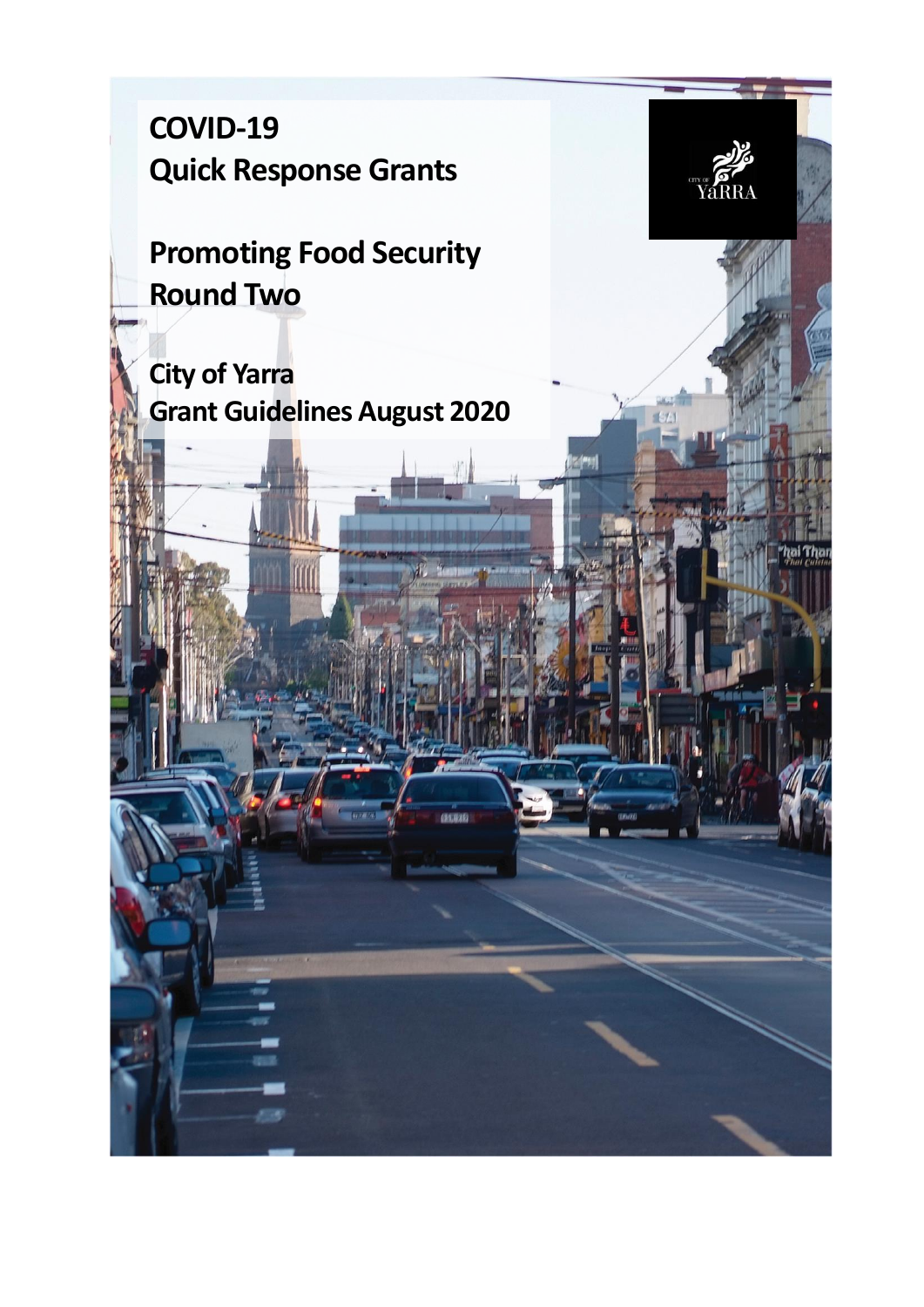# City of Yarra Grant Guidelines Promoting Food Security Round Two COVID-19 Quick Response Grants

# **Background**

In response to the COVID-19 pandemic Yarra City Council has announced a number of measures to promote food security in the City of Yarra. These measures are intended to address the immediate threat faced by vulnerable and disadvantage residents of Yarra, including people experiencing homelessness and families in financial distress. The grants aim to help support not-for-profit organisations respond to the needs of the community and help address any food security issues they may face.

The program pool is \$200,000 and is available to community welfare organisations to provide food parcels, packaged meals or suitable gift cards for families in financial distress, people experiencing homelessness or vulnerable persons such as those unable to access Centrelink payments (e.g. temporary visa holders)

## **Timelines**

Applications are now open and remain open until 11:59 pm, Wednesday 16 September 2020. Applicants should expect to be notified of the outcome within two weeks of the closing date. If you are successful, you (or your auspice organisation) will be sent a funding agreement. Once you have returned this, along with any other required paperwork such as a bank statement, we aim to have the grant paid within two weeks of receipt of the necessary documents.

Projects must be completed by Saturday 31 July 2021.

## **Assessment Criteria**

All applications will be assessed on the following criteria:

- Does the project have clearly defined aims?
- Does the project address the criteria?
- How will the project benefit the Yarra community?
- Does the applicant have the capacity to successfully complete the project?
- Is the budget for this project realistic, balanced and complete?

## **Eligibility Criteria**

Any proposed activities will be required to be undertaken within COVID-19 protocols as identified by Federal and State Government directives.

#### **Eligible Applicants**

- Applicants must be based or be currently operating in the City of Yarra
- Applicants must have an active ABN\*.

(Not-for-profit community groups that meet all other eligibility criteria but do not have an ABN can have their applications auspiced by an eligible incorporated organisation or Neighbourhood House)

 Applicants must be a not-for-profit, incorporated community group (that is a group with a voluntary membership who come together to pursue a common goal)† **OR** meet one of the following specific exceptions: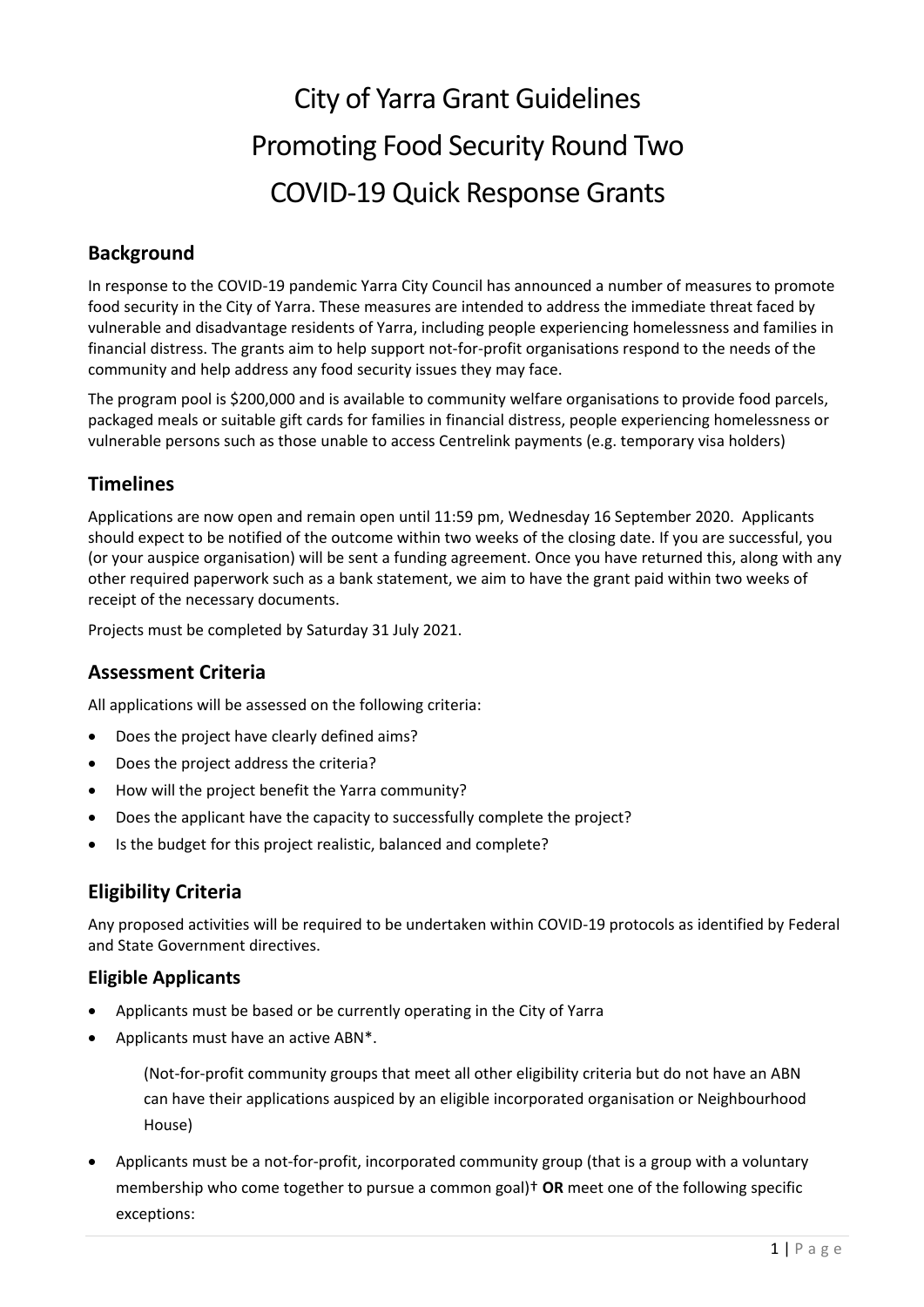- o be a registered charity, public benevolent institution or have DGR status;
- Applicants must have acquitted any previous Council grants and have no outstanding debts to Yarra City Council.
- Organisations must comply with their obligations under Child Safe Legislation and any appropriate Child Safe Standards.
- Organisations or their auspicing body must hold appropriate public liability/professional indemnity insurance (minimum \$20M public liability and \$10M professional indemnity) and provide a copy of a certificate of currency.
- Applicants must provide a copy of an appropriate food safety plan, where meals are being prepared.
- Applicants must provide a copy of an Occupational Health and Safety (OHS) Plan.

## **Eligible Projects**

- Projects must respond to demand for specialist food security services within the City of Yarra.
- Appropriate food relief includes the provision of food parcels, packaged meals or suitable gift cards (such as the groceries cards provided by Coles, Woolworths, Aldi or IGA)

## **Applicants that are not eligible**

- Businesses that are for-profit organisations.
- Previous grant recipients with overdue acquittals.
- Organisations which are not meeting their responsibilities to their staff under the Fair Work Act 2009 and Occupational Health and Safety Act 2004.

#### **Projects that are not eligible**

- A program that is considered the responsibility of State or Federal Government
- A program that has received full funding for the same activity from another funding source. Partial funding from other sources is permitted, where the organisation can demonstrate that Council funds will compliment or enhance the service offering.
- Activities that do not demonstrate a strong connection with the City of Yarra or deliver benefits to the Yarra community
- Building, capital works or facility maintenance works
- Ongoing staff salaries or administration costs not specific to the project
- Applications to fund projects retrospectively

## **How to Apply**

Applications can be made online through Council's website, at [https://cityofyarra.smartygrants.com.au](https://cityofyarra.smartygrants.com.au/)

## **Acquittal**

- Each grant recipient is required to submit an acquittal form within two months of completion of the project.
- The acquittal includes questions about how many people and Yarra residents participated in the event/program, what adjustments were made to the project as it unfolded, and whether the aims and objectives outlined in the application were met.
- The acquittal also includes a financial report in which you are required to demonstrate that the funds were spent in accordance with the budget submitted. You are required to keep accurate, up-to-date records in relation to the project including, but not limited to, itemised receipts issued when funding is